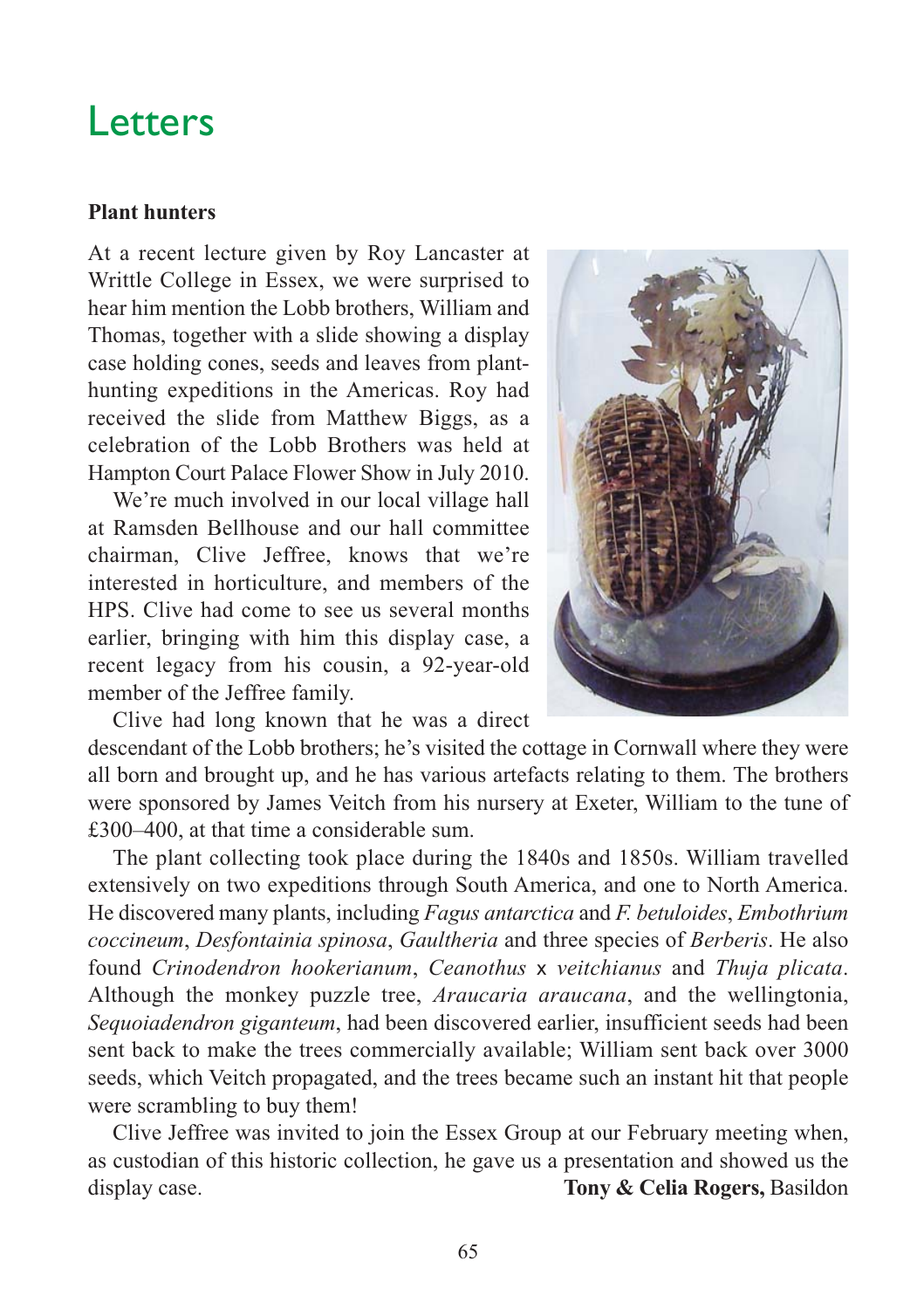All the writers are responding to Vol. 31 No. 2 Autumn 2010.

### **On** *Smyrnium perfoliatum*

This may be of interest to Val Bourne (p. 68), who was having difficulty growing *Smyrnium perfoliatum*. It's important to remember that this plant is monocarpic but not biennial. It takes three years to reach flowering size. Seed sown fresh comes up like mustard and cress but only seed leaves are produced the first year, and soon die down. However, this is enough to form a tiny bulb about an inch down. The following year the true leaves appear, and in the third year it flowers. It is easier to sow direct in the ground, but if you must sow in pots, which are preferable to shallow seed trays, wait till the winter to prick out, when the seedlings are dormant. Turn the pot out and search for the tiny bulbils which will have formed, and put up to three in a small pot, about an inch deep.

I have had this plant growing for years in an open situation in ordinary soil. It has naturalized and we have flowers every year. **Fay Bowling**, Macclesfield

#### *Clematis cirrhosa* **var.** *purpurascens* **'Lansdowne Gem'**

I was most interested to read Margaret Montrose's letter praising the merits of *C. cirrhosa* var. *purpurascens* 'Lansdowne Gem' (p. 70). This plant, a sport of *C. cirrhosa* var. *purpurascens* 'Freckles', was spotted in 1995 by nurseryman Michael Jerard of Christchurch, New Zealand, and was introduced by him into general cultivation in 1997. I was fortunate to receive a plant, soon after its introduction, from Mr Jerard. Mindful of the fact the plant was not fully hardy I gave it a sheltered, frost-free, sunny position in my walled garden. It grew strongly and flowered well.

While I agree with Margaret that excellent drainage and 50cm of good topsoil may have enabled her plant to withstand prolonged periods of frost and snow to emerge unscathed to reward her with flowers, cirrhosas – species and cultivars – on the whole are not fully hardy across the British Isles. Hence it is advisable to give the plants a sheltered and warm spot in any garden. Furthermore cirrhosas, according to the water-wise, Mediterranean gardener Heidi Gildemeister, should not be watered on a regular basis and particularly during their period of summer dormancy. Let the plant enjoy its dormancy and get ready for winter flowering. It's also good to remember that cirrhosas are natives of Southern Europe and the Mediterranean borders from Spain to Israel and also North Africa, and are not thirsty plants.

Incidentally, my 'Freckles' survived our very cold 2009–10 winter and has come through freezing air and ground temperatures (at times between  $-10$  to  $-14$  °C) in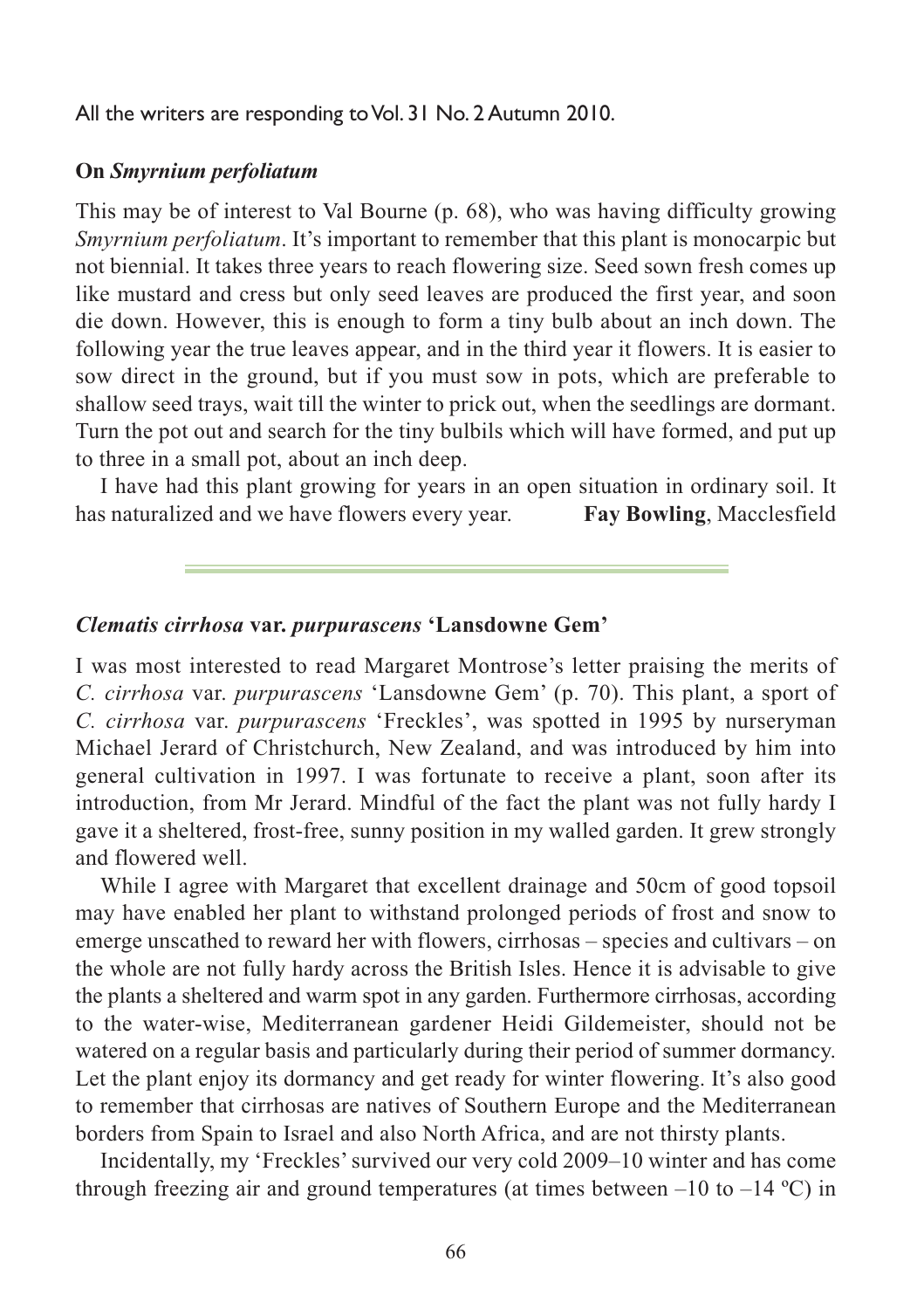December 2010. I was pleasantly surprised to see my 20-year old plant, covered in snow and ice for approximately 3 weeks, flaunting its numerous pendulous flowers when the long-awaited thaw arrived. On the other hand, a plant in my friend's garden simply succumbed to the exceptionally severe winter temperatures and looks naked and sad. Maybe it will wake up with new green shoots from beneath the soil once spring arrives. I do hope so.

And finally, some plants of 'Lansdowne Gem' on sale are of inferior quality, and the flowers tend not to exhibit some desirable characteristics similar to those of the original plant. Beware. **Mary Toomey,** Dublin

### **Organic gardening and slugs**

A. Scott's letter (p. 72) on organic gardening ends with the provocative question: 'Slugs... who cares about them?' Well, I do....

Back in my youth, a friend and I were once asked by a slightly sceptical policeman why we were lurking in the local woodland in the middle of the night. I explained: "He's watching badgers, and I'm studying slugs". As we were armed only with torches, notebooks and packed breakfasts, he believed us. His report probably noted "mad teenagers"....

Now a mad pensioner, I am writing to point out that our molluscan neighbours are not quite the Devil's Slime that gardeners tend to think of them as – even though the buggers (A. Scott's term) are a plague in my garden, as are their hard-cased friends *Helix aspersa*, well-named the Garden Snail.

Jane and I garden organically, although her veg plots and some things in pots are girdled in copper bands in case the eggshell, coffee grounds, and sheep wool don't work. (They don't.) I look askance at the copper, recalling the zoology professor who in a year collected and removed 54,000 or so slugs on a nightly walk round his urban garden – and after 3 or 4 years of the same had an annual tally of about 50,000. As the bulk of the population lives down in the soil, recolonisation of the surface is fast, and predictable.

What I don't understand is why our laid-back, organic, and wildlife-rich plot has so many, and why few of the other gardeners in the village have the same problem, while several other locals – some organic and some not – say "What problem?" Perhaps the molluscs, as well as (I mean despite) the amphibians, slow-worms, badgers and birds, know we want our garden to double as a nature reserve.

I haven't given up – though I wish we had fewer. I'm trying to accept that we live with them, It isn't easy! However, at least outside the vegetable beds I suggest life can be less stressful – and somewhat more eco-friendly – if one lives not by the